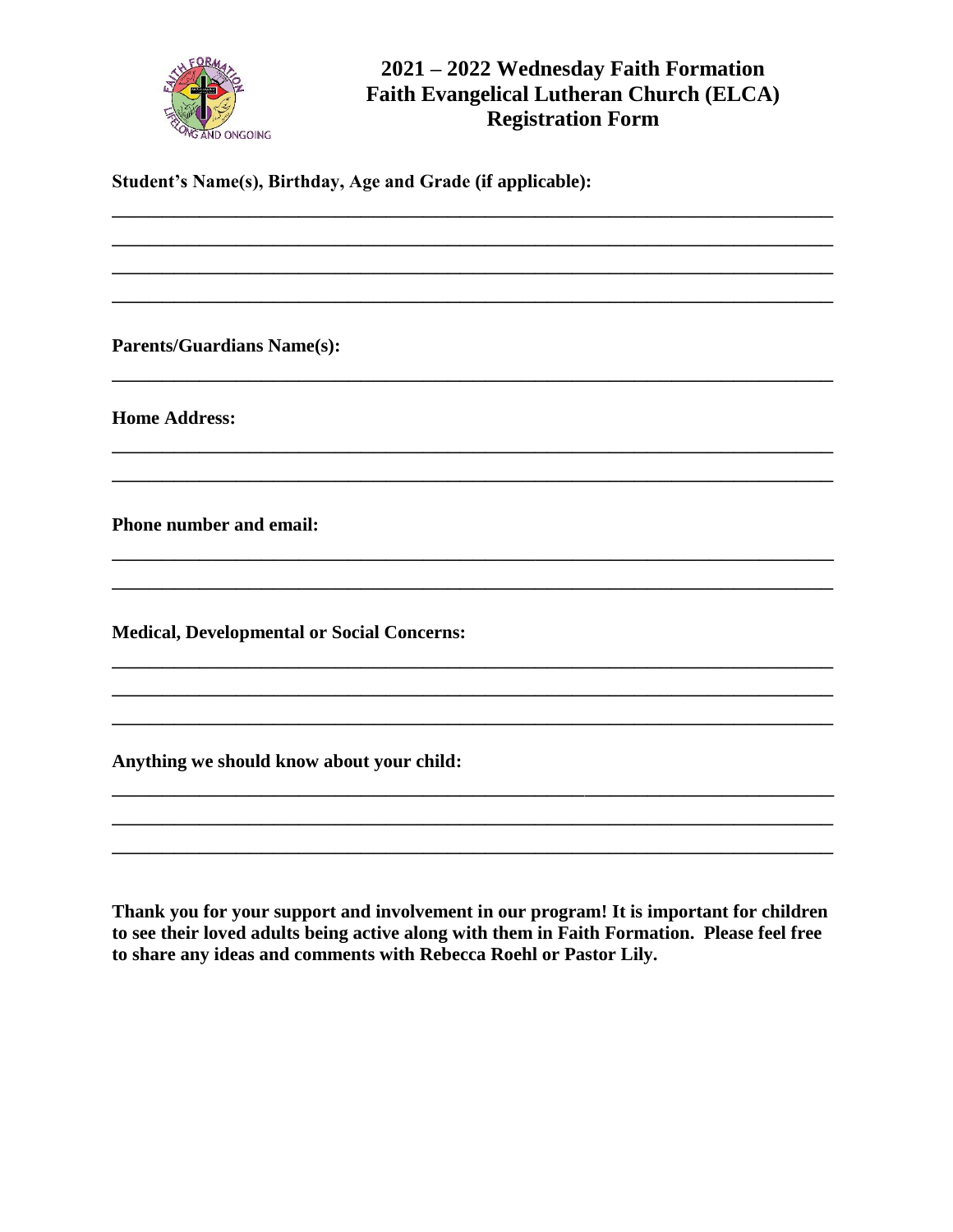

My child/children

has/have my permission to participate in Faith Formation classes at FELC. During this activity I can be reached at:

Phone Number:  $\qquad \qquad$ 

I/we further agree that I/we will hold harmless Faith Evangelical Lutheran Church in Walworth, WI, leaders, church staff and volunteers, and those participating in Faith Formation, from all claims which may arise out of participation in Faith Formation, including activities before and after meal and designated class time. I/we further agree to hold harmless Faith Evangelical Lutheran Church in Walworth, WI from any and all claims which may result from any injuries or fatalities arising out of participation in this event.

In the event that my child sustains an illness or injury requiring immediate medical attention, I/we, give my/our permission to those in charge to administer and/or seek emergency medical treatment. I/we understand that this includes any hospital treatment or the administration of any medicine or drug that is so advised by a licensed physician and/or surgeon. I/we expect to be contacted as soon as possible in the event treatment is needed.

I/we understand that a copy of this form is as valid as the original.

| (Signature of Parent or Guardian)                                                                                            | (Signature of Parent or Guardian) |
|------------------------------------------------------------------------------------------------------------------------------|-----------------------------------|
| (Printed Name)                                                                                                               | (Printed Name)                    |
|                                                                                                                              |                                   |
| Medical Conditions (list child's name):                                                                                      |                                   |
|                                                                                                                              |                                   |
| ,我们也不能会在这里,我们的人们就会在这里,我们的人们就会在这里,我们的人们就会在这里,我们的人们就会在这里,我们的人们就会在这里,我们的人们就会在这里,我们的<br>Current Medications (list child's name): |                                   |
|                                                                                                                              |                                   |
| If parents/guardians cannot be reached, please provide the following information:                                            |                                   |
|                                                                                                                              |                                   |
|                                                                                                                              |                                   |